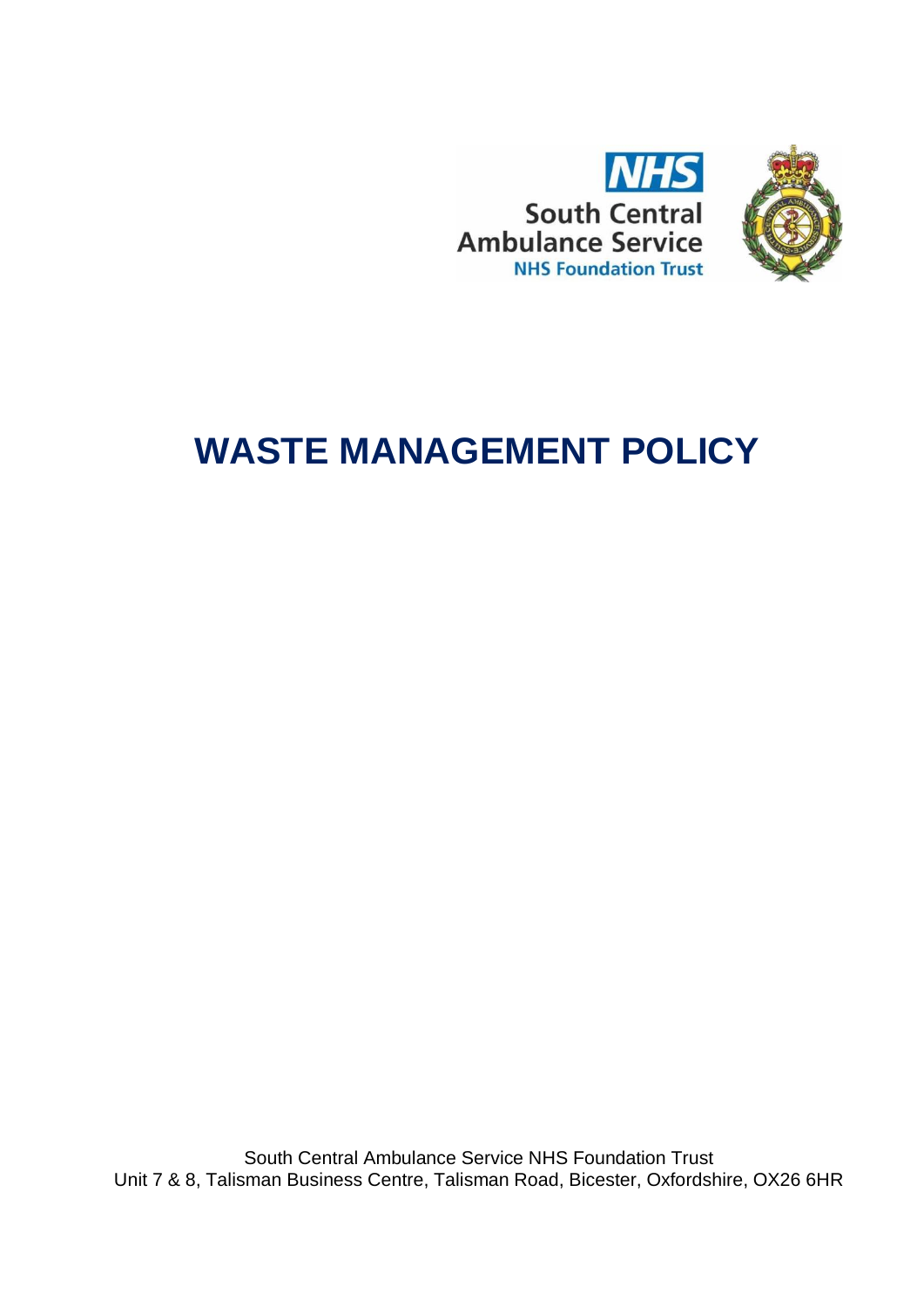| <b>DOCUMENT INFORMATION</b>                     |                                                          |  |
|-------------------------------------------------|----------------------------------------------------------|--|
| <b>Author:</b><br><b>Reviewed by:</b>           | Paul Cross, (Head of Estates)<br>Mark Finch A.D. Estates |  |
| <b>Ratifying committee/group:</b>               | Health, Safety and Risk Group                            |  |
| Date of ratification:                           | May 2018                                                 |  |
| Date of Issue:                                  | May 2018                                                 |  |
| <b>Review Completed:</b><br><b>Next Review:</b> | September 2021<br>September 2023                         |  |
| <b>Version:</b>                                 | $\mathbf{2}$                                             |  |

Ĭ.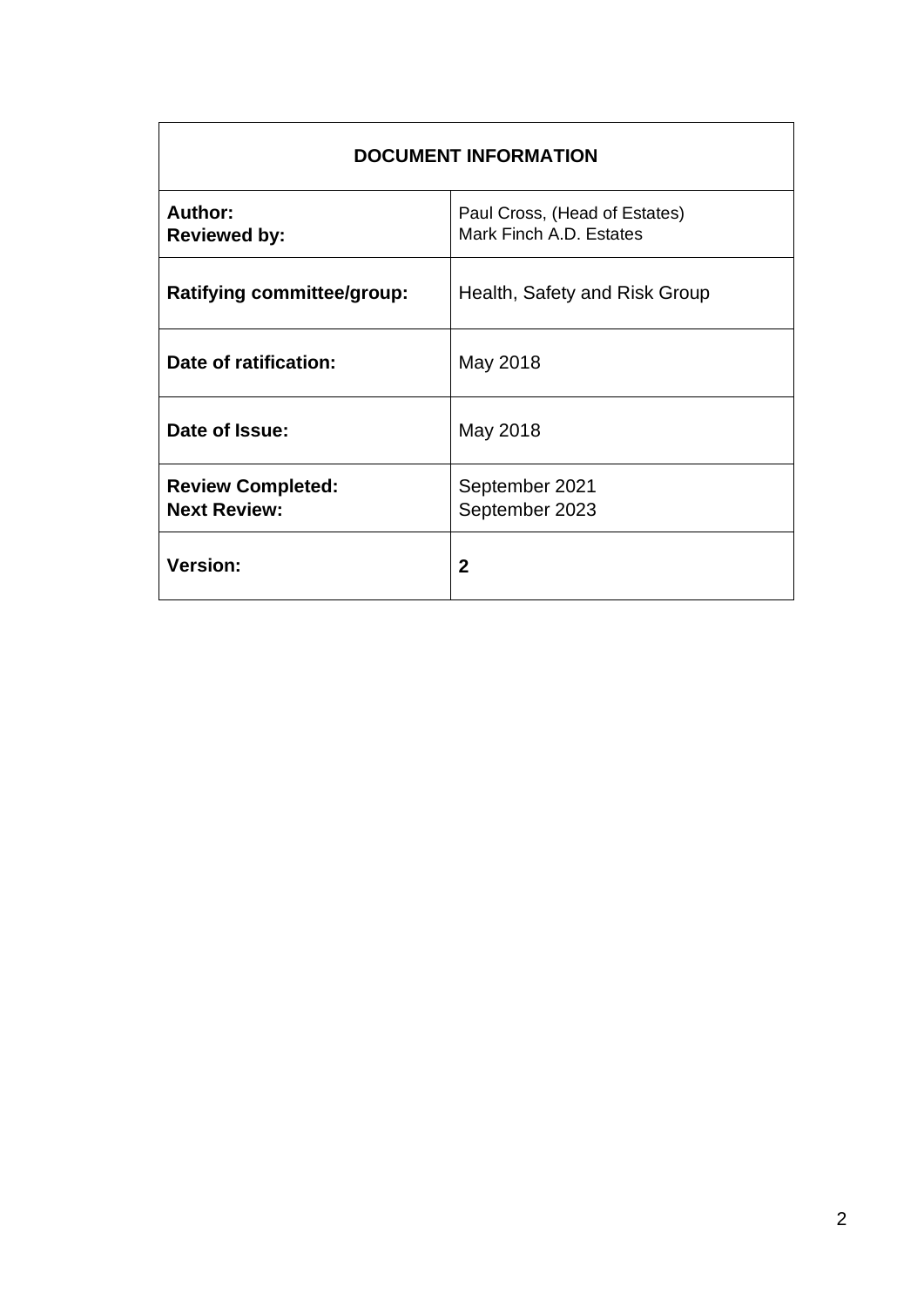# **Contents**

| 3.0 <sub>2</sub>                                                             |  |
|------------------------------------------------------------------------------|--|
|                                                                              |  |
| 5.0                                                                          |  |
| 5.1                                                                          |  |
|                                                                              |  |
|                                                                              |  |
|                                                                              |  |
|                                                                              |  |
|                                                                              |  |
|                                                                              |  |
|                                                                              |  |
| 7.0                                                                          |  |
|                                                                              |  |
|                                                                              |  |
| 10.                                                                          |  |
| 11.                                                                          |  |
| 12.                                                                          |  |
| 13.                                                                          |  |
| 14.                                                                          |  |
| 15.                                                                          |  |
| 16.                                                                          |  |
| 17.                                                                          |  |
| 18.                                                                          |  |
|                                                                              |  |
|                                                                              |  |
|                                                                              |  |
|                                                                              |  |
|                                                                              |  |
|                                                                              |  |
| Appendix 1: Review Table                                                     |  |
| Appendix 2: Responsibility Matrix - Policies, Procedures and Strategies  16  |  |
| Appendix 3: Equality Impact Assessment Form Section One - Screening  16      |  |
| Appendix 4: Equality Impact Assessment Form Section Two - Full Assessment 17 |  |
|                                                                              |  |
|                                                                              |  |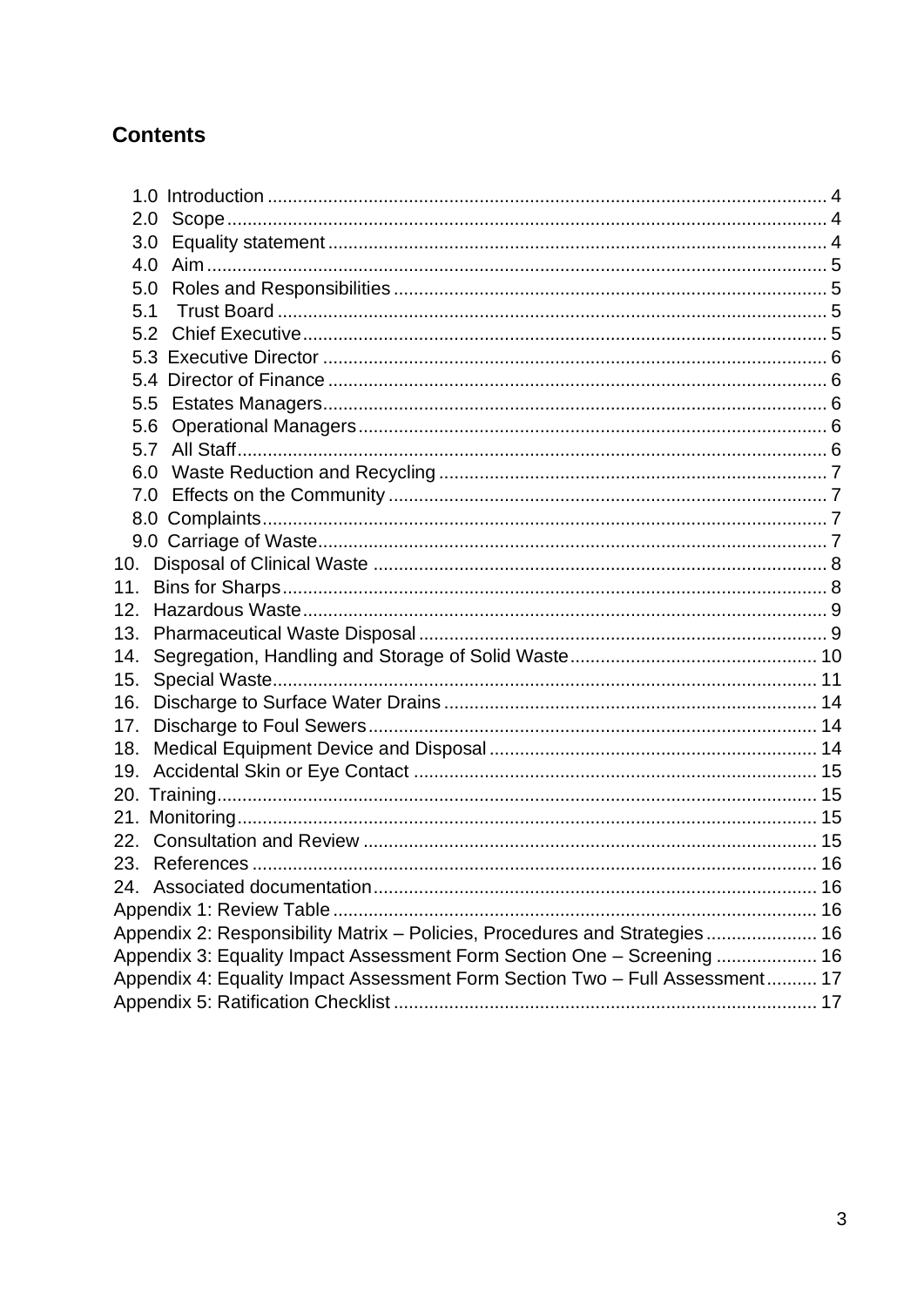#### <span id="page-3-0"></span>**1.0 Introduction**

- 1.1 The purpose of this policy is to set out the standards required within South Central Ambulance Service - NHS Trust (The Trust) for compliant, efficient and cost-effective waste management.
- 1.2 Large quantities of waste are produced throughout the Trust on a daily basis. It is therefore essential that the appropriate segregation, transportation and safe disposal of all these waste streams are properly managed.
- 1.3 Comprehensive legislation covers all risks associated with waste for people and the environment. This legislation can be enforced by the Environment Agency, the Health and Safety Executive and local authorities.
- 1.4This policy provides formal guidance and appropriate direction on good waste management standards for The Trust.

#### <span id="page-3-1"></span>**2.0 Scope**

- 2.1 The scope of the management system covers all persons, workplaces and operations within The Trust.
- 2.2 The management system organisation and arrangements section of this policy provides guidance and signposting for compliance, implementation, monitoring, audit and review of our management system, demonstrating continual improvement and achievement of our policy aims.

#### <span id="page-3-2"></span>**3.0 Equality statement**

- 3.1 The Trust is committed to promoting positive measures that eliminate all forms of unlawful or unfair discrimination on the grounds of age, marriage and civil partnership, disability, race, gender, religion/belief, sexual orientation, gender reassignment and pregnancy/maternity or any other basis not justified by law or relevant to the requirements of the post. The Trust will therefore take every possible step to ensure that this procedure is applied fairly to all employees regardless of the afore mentioned protected characteristics, whether full or part time or employed under a permanent or a fixed term contract or any other irrelevant factor.
- 3.2 By committing to a policy encouraging equality of opportunity and diversity, the Trust values differences between members of the community and within its existing workforce, and actively seeks to benefit from their differing skills, knowledge, and experiences in order to provide an exemplary healthcare service. The Trust is committed to promoting equality and diversity best practice both within the workforce and in any other area where it has influence.
- 3.3 Where there are barriers to understanding; for example, an employee has difficulty in reading or writing, or where English is not their first language,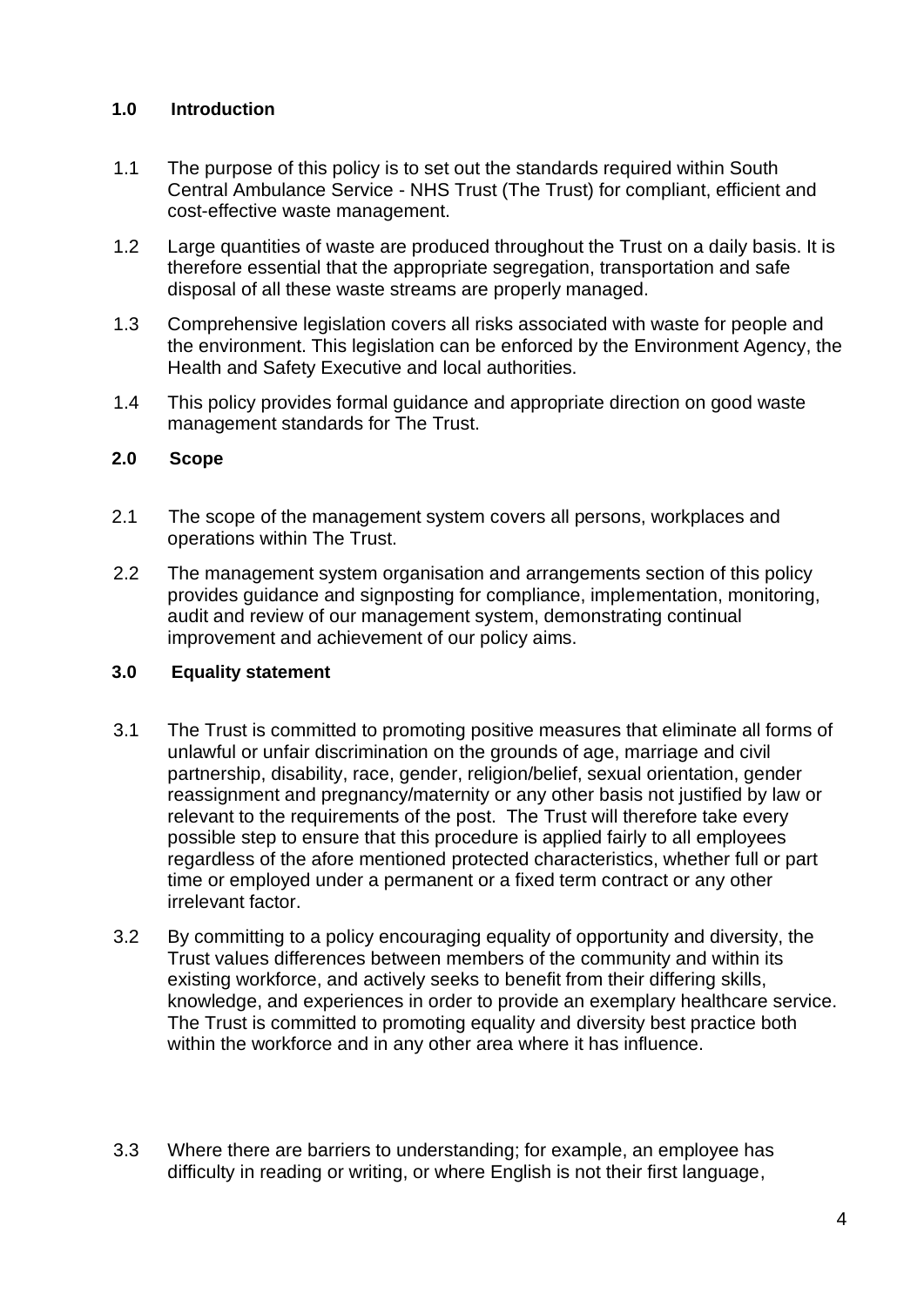additional support will be put in place wherever necessary to ensure that the process to be followed is understood and that the employee is not disadvantaged at any stage in the procedure. Further information on the support available can be sought from the Human Resources Department.

# <span id="page-4-0"></span>**4.0 Aim**

- 4.1 This policy has been prepared with the aim of:
	- Ensuring compliance with all relevant legislation.
	- Providing all staff with guidance in the safe handling and disposal of waste in line with health and safety and infection control requirements
	- Identifying specific responsibilities.
	- Identifying and promoting safe methods of segregation and disposal.
	- Reducing the impact that The Trust has on the environment.
- 4.2 The environmental action programme determines the specific objectives for waste management standards and provides guidelines for NHS staff of South Central Ambulance Service NHS Trust to meet the legal requirements and environmental considerations for waste disposal.

#### <span id="page-4-1"></span>**5.0 Roles and Responsibilities**

#### <span id="page-4-2"></span>**5.1 Trust Board**

- 5.1.1 The Trust Board will ensure that there are suitable and sufficient arrangements and adequate resources for the effective implementation of this and other associated policies.
- 5.1.2 It will also ensure that there are suitable and sufficient arrangements for the management of health and safety and the identification, assessment and management and control of risks to patients, staff, the general public (anyone affected by the activities of the Trust), community first responders, contractors, agency staff and bank staff.

#### <span id="page-4-3"></span>**5.2 Chief Executive**

- 5.2.1 The Chief Executive has overall accountability for ensuring that the Trust fulfils its legal responsibilities, and that the policy objectives are achieved.
- 5.2.2 The Chief Executive shall ensure:
	- Trust policies are reviewed as appropriate in order to secure continuing compliance with existing policies and current and upcoming legislation.
	- The allocation of resources necessary to meet the objectives of this policy, that there are sufficient arrangements in place for the identification, assessment and management and control of the risks.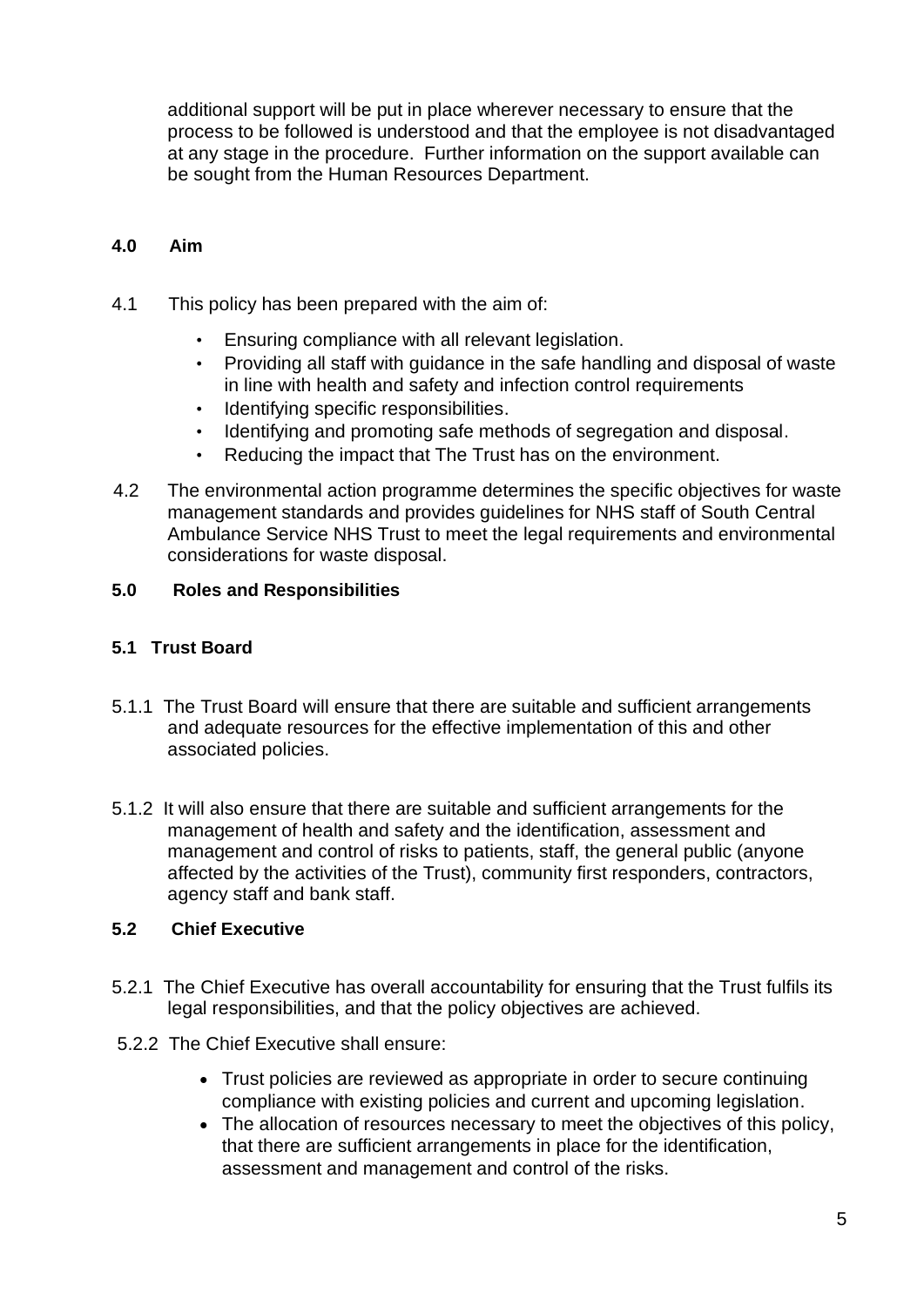## <span id="page-5-0"></span>**5.3 Executive Director**

- 5.3.1 Executive Directors are responsible for the effective implementation of this policy within their directorates and for ensuring that there are adequate resources available to fulfil the requirements of this policy.
- 5.3.2 They are also responsible for the provision, application and monitoring of health and safety policies and procedures within their Directorate. They will ensure that all arrangements for the health, safety and security of staff, employed within their Directorate, are made known, maintained and reviewed whenever there is a change of operation, equipment or process.

#### <span id="page-5-1"></span>**5.4 Director of Finance**

5.4.1 The Director of Finance is responsible for waste management and has delegated to the Assistant Director Estates overall authority for the implementation of this policy and for controlling the waste disposal contracts on behalf of the Chief Executive. This includes the annual 'duty of care' visits to waste contractors providing services to The Trust.

# <span id="page-5-2"></span>**5.5 Estates Managers**

- 5.5.1 Estates Managers have the responsibility for the day-to-day supervision of waste collection and disposal.
- 5.5.2 They are required to report regularly and are directly accountable to the Assistant Director Estates who will ensure compliance with Duty of Care Regulations and the Carriage of Dangerous Goods Regulations by both contracted suppliers and the Trust's staff.
- 5.5.3 Designs of new buildings and all major refurbishment work will include improving systems for waste minimisation and providing effective, compliant standards of waste management e.g. storage and removal.
- 5.5.4 Carry out a five yearly pre-acceptance audit, taking a one fifth sample of sites each year over a five year period (as it is recognised that undertaking a preacceptance audit of the whole estate is not practical).

# <span id="page-5-3"></span>**5.6 Operational Managers**

- 5.6.1 Operational Managers have the direct responsibility within their departments for:
	- Overall implementation of the policy in relation to all types of waste
	- Selection of the standards applicable to their department(s)
	- Designating appropriate staff to be responsible for implementing particular standards
	- Monitoring of waste management practices within their area
	- Arranging necessary staff training Maintaining appropriate training records**.**

#### <span id="page-5-4"></span>**5.7 All Staff**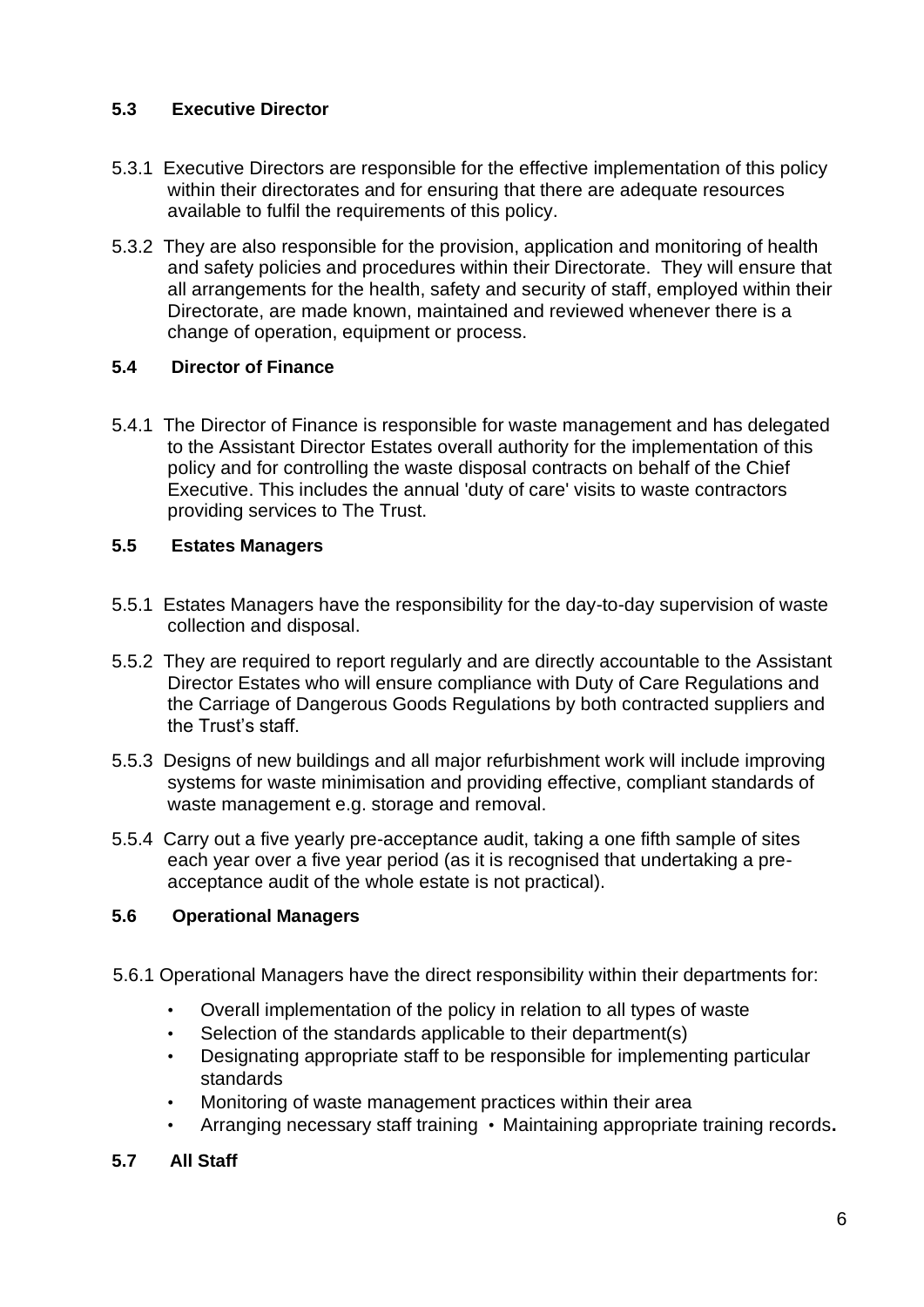- 5.7.1 All staff have the following responsibilities:
	- To make themselves fully aware of this policy and abide by it
	- To take reasonable care for their health and safety and that of others who may be affected by their acts or omissions
	- To abide by any information, instruction and guidance provided to them with regards to waste management.

# <span id="page-6-0"></span>**6.0 Waste Reduction and Recycling**

- 6.1 Due to ongoing legislative changes with regard to the environment, recycling must be regarded as the preferred option when dealing with non-hazardous substances. As a consequence of this, The Trust is continually exploring further options associated with recycling schemes and will introduce new schemes as they become viable.
- 6.2 Careful consideration must be given to the elimination or minimisation of waste at source by purchasing recycled packaging and materials. The ethos of the Waste Policy is to develop sustainable options for waste reduction and introduce recycling initiatives to reduce pollution and damage to the environment.

# <span id="page-6-1"></span>**7.0 Effects on the Community**

- 7.1 Noise, odour, atmospheric omissions, traffic and environmental considerations that adversely affect the local community will be controlled to the lowest reasonable level.
- 7.2 The Trust will seek to be a good neighbour and continually work towards improving the aesthetic appearance of its sites.

# <span id="page-6-2"></span>**8.0 Complaints**

8.1 The Trust will continue to develop the existing system for handling complaints from individuals or from other organisations and make every effort to provide an efficient and friendly channel of communication.

#### <span id="page-6-3"></span>**9.0 Carriage of Waste**

- 9.1 A registered waste carrier shall undertake removal and transportation of wastes off site and all movements of waste must be accompanied by the correct transfer documentation. All queries regarding the movement and transportation of wastes should be raised through the AD of Estates who has the overall responsibility for administering these contracts. A waste managing agent has been appointed to manage the waste removal from sites through a number of specialist waste companies. The waste managing agent reports monthly on the types and volumes of waste generated.
- 9.2 Under Environmental Legislation, waste producers have a cradle to grave responsibility for the control, management, transport and disposal of their waste. The Estates team, will undertake a waste audit every year that will check the route of the waste being collected and leaving a sample site though to final disposal by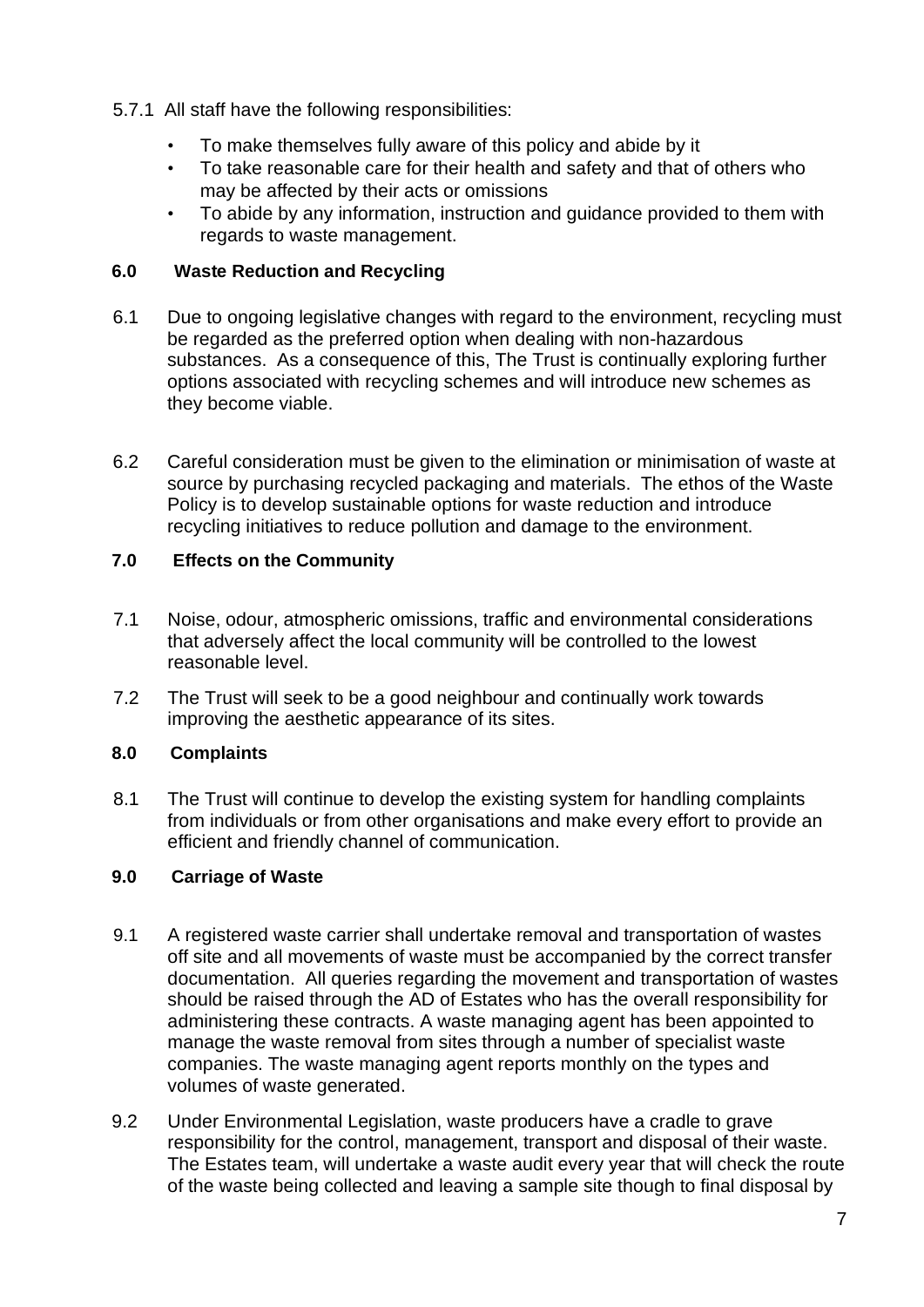tracking a minimum of 5 consignment notes from cradle to grave. All disposal sites will be visited over the duration of the waste contract. The Estates team will report summary findings annually to the Health & Safety Committee.

- 9.3 Any contractor removing any waste from The Trust locations must provide details of their waste carrier registration certificate, details of the waste facility to be used and evidence that the proposed destination can legally accept the waste.
- 9.4 All waste carrier certificates and permits must be checked to ensure they are genuine and valid. In addition to this the organisation must provide The Trust with a record of the waste movements in the form of a fully completed waste transfer note or hazardous waste consignment note.
- 9.5 Legible copies of waste transfer notes must be kept for two years following date of issue.
- 9.6 Copies of hazardous/special waste consignment notes must be kept for three years following collection.

#### <span id="page-7-0"></span>**10. Disposal of Clinical Waste**

- 10.1 Bagged clinical waste should be tagged and bags must not be overloaded.
- 10.2 High risk or infected waste, disposable suction jars, and sharps containers should be stored in the designated area awaiting collection by the approved contractor.
- 10.3 It is a legal requirement for containers used for the storage of clinical waste to be locked at all times.
- 10.4 Yellow clinical waste bags shall be heavy duty plastic, meet the required capacity and shall be sealed using purpose made bag ties.
- 10.5 To ensure that a clear and auditable waste trail can be maintained all clinical waste generated must be identifiable with tags.

#### <span id="page-7-1"></span>**11. Bins for Sharps**

- 11.1 Discarded syringes, needles and cartridges should be kept intact and together with any broken glass or sharp instruments and be placed in containers designed and manufactured for this purpose.
- 11.2 All sharps bins must be tagged by using the identification tags prior to collection by the approved contractors Sharps boxes should only be filled 2/3rds full (to the indicated line) before sealing in order to prevent accidental sharps injuries.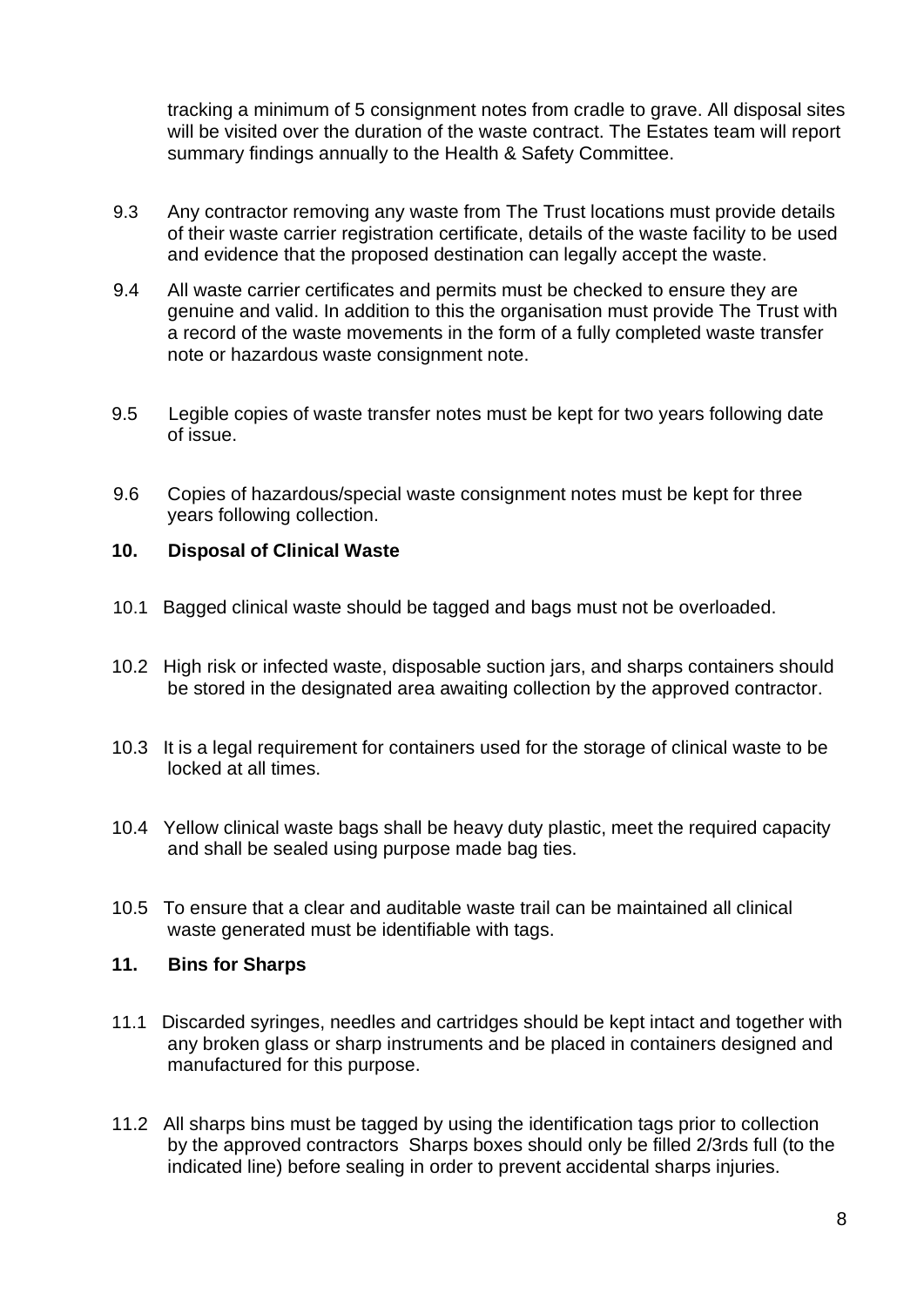11.3 These boxes will be collected and stored separately and must not be mixed with clinical waste sacks or bins. Trust staff should be aware that there is a Sharps Policy for the control and use of sharps in the Trust.

#### <span id="page-8-0"></span>**12. Hazardous Waste**

- 12.1 Some clinical waste is also classified as 'hazardous waste' and is subject to controls under the Hazardous Waste Regulations 2005. These apply over and above other waste management controls.
- 12.2 Hazardous waste is a waste with properties that make it dangerous or capable of having harmful effects on human health or the environment.
- 12.3 The Trust shall register each site annually with the EA as a hazardous waste producer.
- 12.4 Consignment notes shall be produced by the waste contractor who collects the hazardous waste, with the site's registration number clearly visible. The waste contractor then completes Hazardous Waste Quarterly Returns to the EA in line with the Hazardous Waste Regulations.

#### <span id="page-8-1"></span>**13. Pharmaceutical Waste Disposal**

13.1 Pharmaceutical waste includes out of date waste medicines, packaging contaminated with medicines and items used to handle and administer medicines.

- 13.2 Medicines are classified as follows:
	- Pharmaceutical Hazardous
	- Pharmaceutical Non-hazardous
	- Non-Pharmaceutically active
- 13.3 Cytotoxic and cytostatic medicines are classified as Pharmaceutical Hazardous waste and must be separated from pharmaceutical non-hazardous waste. Cytotoxic and cytostatic medicines must be placed in a yellow container with a purple lid or purple tape. More information can be obtained from the Pharmacy Advisor.
- 13.4Other Pharmaceutical Waste is classified as Pharmaceutical Non-hazardous waste and includes all medicines that are not cytotoxic and cytostatic.
- 13.5Controlled Drugs (CD) are 'Pharmaceutical Non-hazardous Waste' and must be destroyed using a denaturing kit designed for that purpose and the instructions for use must be followed to ensure effectiveness. No other method of destruction may be used.
	- The Trust must hold an Environment Agency T28 exemption to "Sort and denature controlled drugs for disposal".
	- The CDs should be 'written out' of the Controlled Drug Register in accordance with the Trust Medicines Management Policy.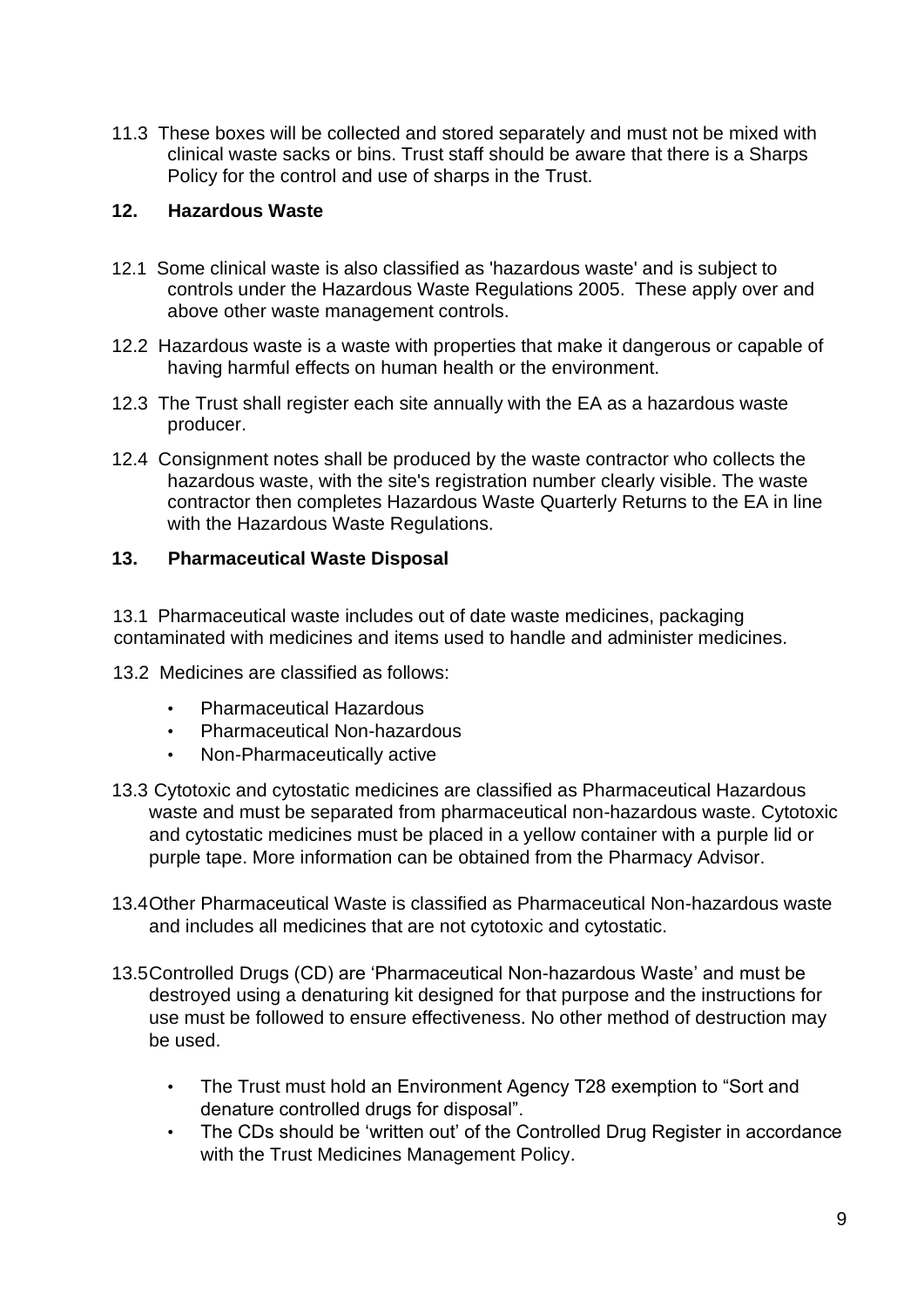- Once ALL products being destroyed have been added to the kit, water should be added in accordance with the kit manufacturer's directions.
- The used kit should then be put in the CD cupboard whilst the inactivation process is taking place (this may take up to 24 hours). • After 24 hours the CDs are considered 'irretrievable' and the kit should be added to a standard pharmaceutical waste container.
- 13.6 Non-Pharmaceutically Active waste medicines in small volumes may be disposed into the foul sewer. These include:
	- Expired Sodium Chloride 0.9% intravenous solution
	- Expired Glucose 10% intravenous solution

The empty containers should be placed in the medicinal waste container.

13.7 Pharmaceutical waste must be placed in rigid leak proof containers (store liquid wastes separately to prevent mixing). Containers will be provided by the waste contractor and should be clearly labelled.

| <b>Container</b>                                                          |
|---------------------------------------------------------------------------|
|                                                                           |
| Sharps container                                                          |
|                                                                           |
| Sharps container                                                          |
|                                                                           |
|                                                                           |
| Sharps container with                                                     |
| purple lid                                                                |
|                                                                           |
| Dispose of small volumes in the<br>foul sewer.                            |
| Empty containers should be<br>placed in the medicinal waste<br>container. |
|                                                                           |

#### <span id="page-9-0"></span>**14. Segregation, Handling and Storage of Solid Waste**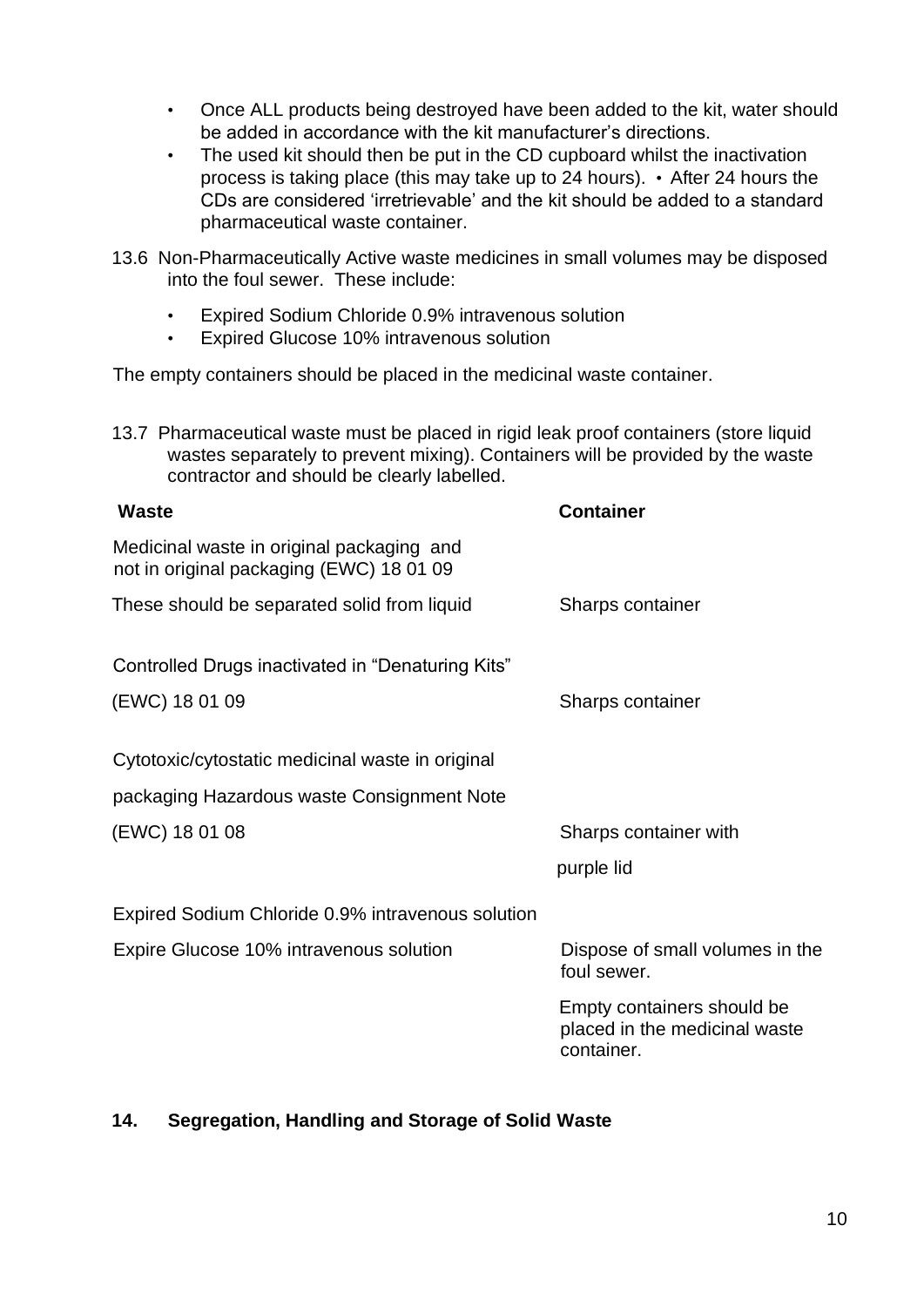14.1 It is essential to identify and segregate clinical wastes from domestic waste at an early stage. All departments involved with the production and handling of clinical/domestic wastes are therefore required to adopt the following colour coded system.

| <b>Type of Waste</b>      | <b>Method of Disposal</b>                                                           |
|---------------------------|-------------------------------------------------------------------------------------|
| Domestic/household waste. | Clear (recycling) or black plastic (domestic<br>waste) bags for non-clinical areas. |
| Clinical waste.           | Yellow plastic bags.                                                                |
| Sharps.                   | Yellow plastic burn bins with relevant lid                                          |
| Confidential waste.       | Marked confidential waste sacks or the sealed                                       |
|                           | bins provided.                                                                      |

14.2 Under no circumstances must clinical waste, sharps or hazardous waste ever be mixed with domestic waste in the clear or black plastic bags.

14.3 Arrangements exist for domestic waste to be disposed of by approved contractors to a suitably licensed disposal facility.

#### <span id="page-10-0"></span>**15. Special Waste**

| <b>Type of Waste</b>   | <b>Method of Disposal</b>                                                                                                                                                                                                                      |
|------------------------|------------------------------------------------------------------------------------------------------------------------------------------------------------------------------------------------------------------------------------------------|
| <b>Asbestos Waste</b>  | Asbestos waste can only be removed by a<br>licensed specialist asbestos removal<br>contractor. Any such removal will be under<br>the strict control of the Estates & Risk<br><b>Management Departments.</b>                                    |
| <b>Builders' Waste</b> | Builders' waste is licensed for disposal by<br>landfill. Skips for builders are arranged as<br>required by the contractor concerned and<br>located at suitable positions near the point<br>of work as agreed with the local Estates<br>Manager |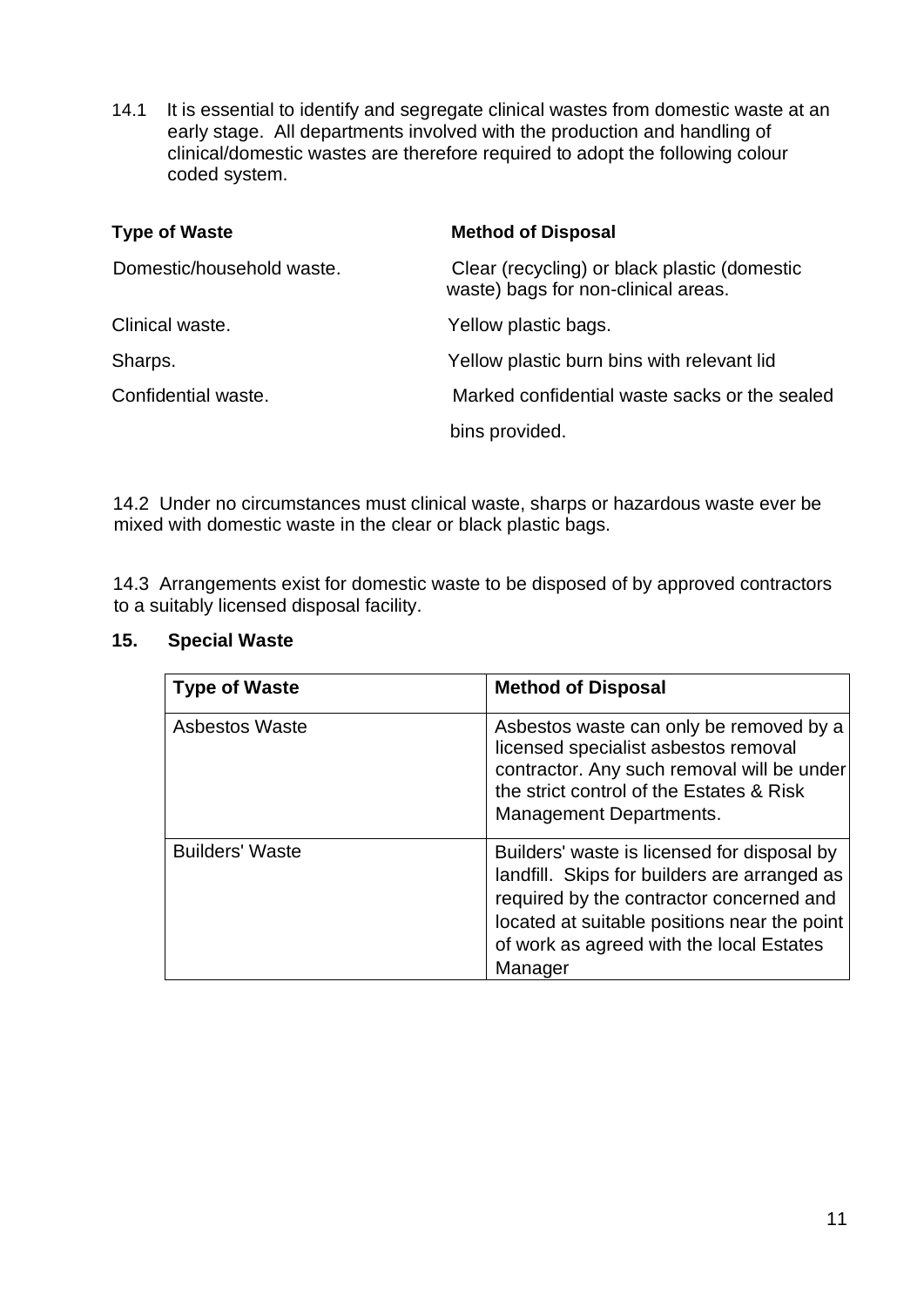| <b>Contractors' Waste</b>                  | Disposal of waste by contractors will be<br>either:                                                                                                                                                                                                                                                                                                       |
|--------------------------------------------|-----------------------------------------------------------------------------------------------------------------------------------------------------------------------------------------------------------------------------------------------------------------------------------------------------------------------------------------------------------|
|                                            | In accordance with this Waste<br>a)<br>Disposal Policy.<br>By suitable alternative<br>b)<br>arrangements previously agreed with the<br>Estates Manager.<br>The Estates Department to arrange<br>c)<br>with the Contractor for the safe disposal of<br>waste from site.                                                                                    |
| <b>Gardeners' Waste</b>                    | Gardeners' waste is licensed for disposal<br>by landfill or recycling as compost                                                                                                                                                                                                                                                                          |
| <b>Waste Oil</b>                           | Waste oils are stored in a secure tank<br>supplied by the contracted disposal<br>company. Arrangements for waste oil<br>disposal should be made with the Fleet<br>Maintenance Department. Oils <b>must not</b><br>be disposed of via the drains.                                                                                                          |
| Vehicle Workshop Waste (Oily Rags<br>etc.) | Vehicle workshop waste is to be stored in<br>a secure container/drum supplied by the<br>contracted disposal company.<br>Arrangements for vehicle workshop waste<br>disposal should be made with the Fleet<br>Maintenance Department. Vehicle<br>workshop waste <b>must not</b> be disposed of<br>via any clinical, domestic or hazardous<br>waste stream. |
| <b>Metal Waste</b>                         | All metal waste must be segregated and<br>stored in a metal waste skip provided by<br>the contracted disposal company.                                                                                                                                                                                                                                    |
|                                            | Most metal waste will be produced by the<br>vehicle and body repair workshops.<br>Arrangements for metal waste disposal<br>should therefore be made with the Fleet<br>Maintenance Department. Metal waste<br>must not be disposed of via any clinical,<br>domestic or hazardous waste stream.                                                             |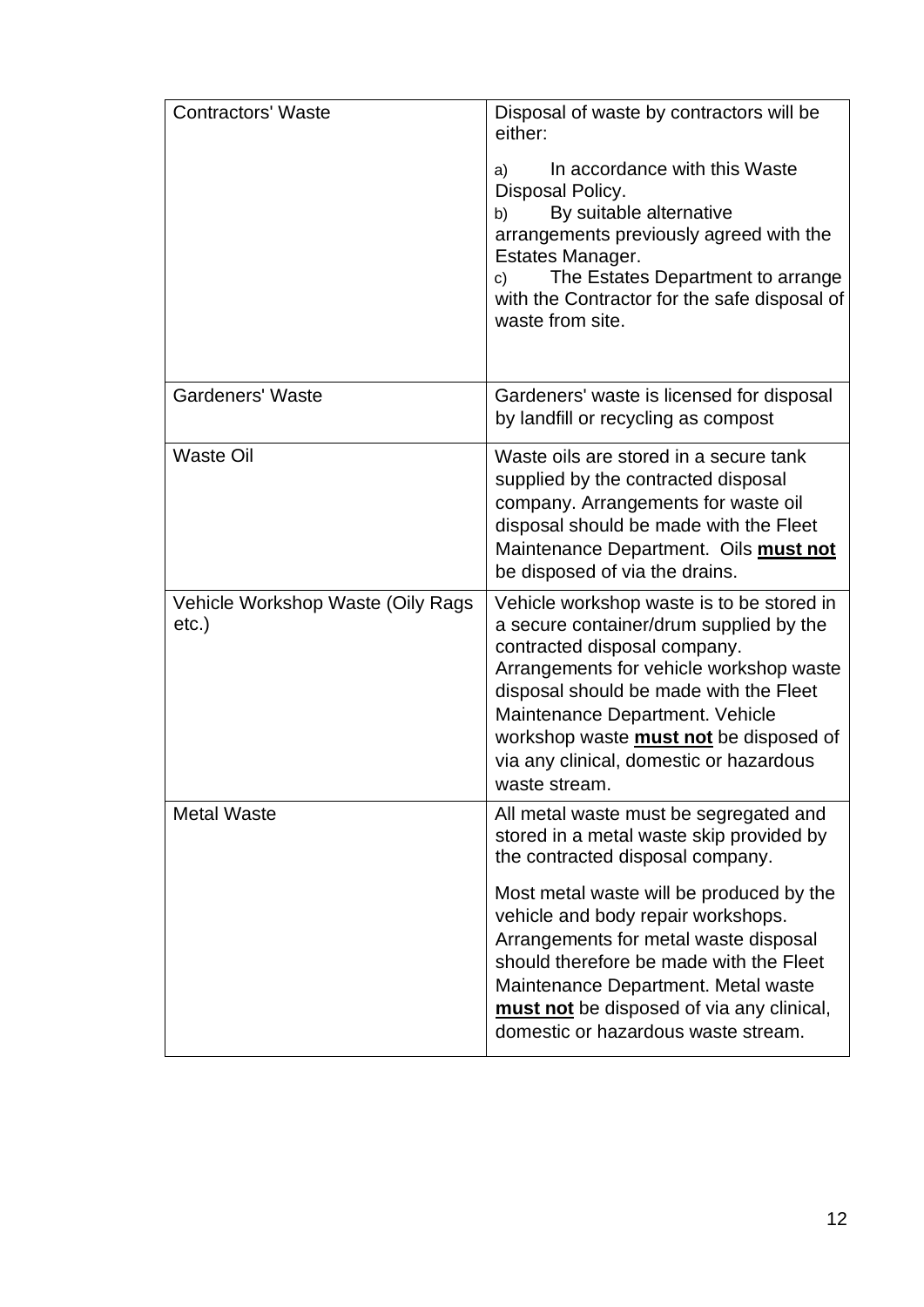| <b>ICT Waste</b>                     | ICT waste is not general waste and is<br>subject to the Waste Electrical & Electronic<br>Equipment (WEEE) Regulations.<br>Redundant computer equipment must be<br>returned to the local IM&T Department for<br>disposal/recycling. Arrangements are in<br>place to dispose of this waste                                                                                                                  |
|--------------------------------------|-----------------------------------------------------------------------------------------------------------------------------------------------------------------------------------------------------------------------------------------------------------------------------------------------------------------------------------------------------------------------------------------------------------|
| <b>Batteries</b>                     | Dry cell batteries shall be recycled and not<br>disposed of via any clinical, domestic or<br>hazardous waste stream.                                                                                                                                                                                                                                                                                      |
|                                      | Arrangements for disposal of larger<br>(vehicle) batteries is made via the Fleet<br>Maintenance Department who will<br>organise transport to a recycling centre or<br>specialist waste contractor.<br>Lead-acid batteries should be packaged<br>according to ADR Packing Instruction<br>P801. When the conditions of this<br>instruction are complied with, none of the<br>other provisions of ADR apply. |
| Glassware                            | Glassware generated should be kept in the<br>disposal area in a strong, clearly labelled<br>glass box awaiting collection by the<br>approved contractors.                                                                                                                                                                                                                                                 |
|                                      | All broken glass should be treated as<br>sharps.                                                                                                                                                                                                                                                                                                                                                          |
| <b>Confidential Waste</b>            | Confidential waste which includes any<br>paper containing person identifiable<br>information (including patients, staff,<br>service users or anyone else we hold<br>information on) is shredded and disposed<br>of by an outside contractor. Collection<br>arrangements can be made by contacting<br>the local Estates Department.                                                                        |
| <b>Redundant Furniture/Equipment</b> | Redundant furniture and equipment will be<br>collected by the approved contractors, the<br>Estates Department will facilitate.                                                                                                                                                                                                                                                                            |
| <b>Redundant Medical Equipment</b>   | Redundant medical equipment should first<br>be cleaned and in accordance with the<br>Medical Devices Policy (Guidance on the<br>sale, transfer of ownership and disposal of<br>used medical devices).                                                                                                                                                                                                     |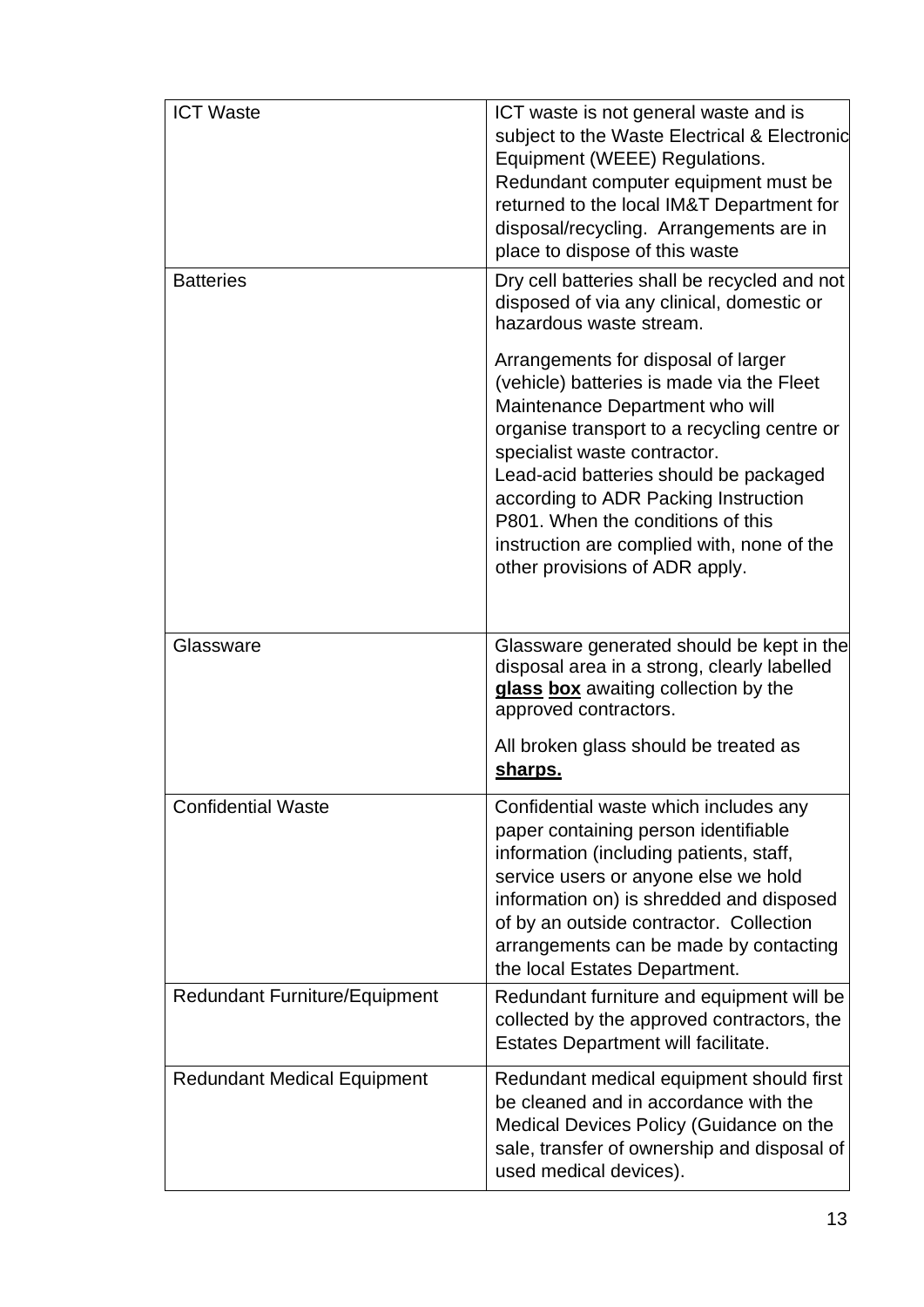| Refrigerators/Freezers          | The local Estates Department will make<br>the necessary arrangements for an<br>approved contractor to collect from site. |
|---------------------------------|--------------------------------------------------------------------------------------------------------------------------|
| <b>Printer/Toner Cartridges</b> | Empty printer cartridges should be sent<br>back to the stores for recycling.                                             |

# <span id="page-13-0"></span>**16. Discharge to Surface Water Drains**

16.1 Agreements have been reached with the Environment Agency that no formal consent will be required so long as only rainwater is disposed of via this route. Under no circumstances must any other substances be disposed of via the surface water drainage system. If it is unclear whether the drain is surface or foul it must always be treated as surface until proven otherwise.

# <span id="page-13-1"></span>**17. Discharge to Foul Sewers**

- 17.1 Discharges of certain substances into the sewer is prohibited, these are:
	- Petroleum spirit and other volatile or flammable organic solvents.
	- Calcium Carbide.
	- Sludge's arising from the pre-treatment of the trade effluent before discharge to the public sewer.
	- Waste liable to form viscous or solid coatings or deposits on any part of the sewerage system through which the trade effluent is to pass.
	- Substances of a nature likely to give rise to fumes or odours injurious to persons working in the sewers through which the trade effluent is to pass.
	- Halogenated hydrocarbons.
	- Halogen substitutes phenolic compounds.
	- Thiourea and its derivatives.
	- Cooling or Condensing water.

#### <span id="page-13-2"></span>**18. Medical Equipment Device and Disposal**

- 18.1 The term 'disposal' will include devices which are removed from site for scrapping, auction, sale or transfer of ownership. Medical equipment and devices will be disposed of using quidance from regulations as appropriate.
- 18.2 Where necessary, consultation will be carried out with the device manufacturer with regards to the correct process and technique for disposal.
- 18.3 All waste electrical and electronic equipment (WEEE) must be stored in segregated containers. WEEE items must not be disposed of with other waste and any disposal site must be checked to ensure they can accept this waste stream. This also applies to mechanical and electrical components.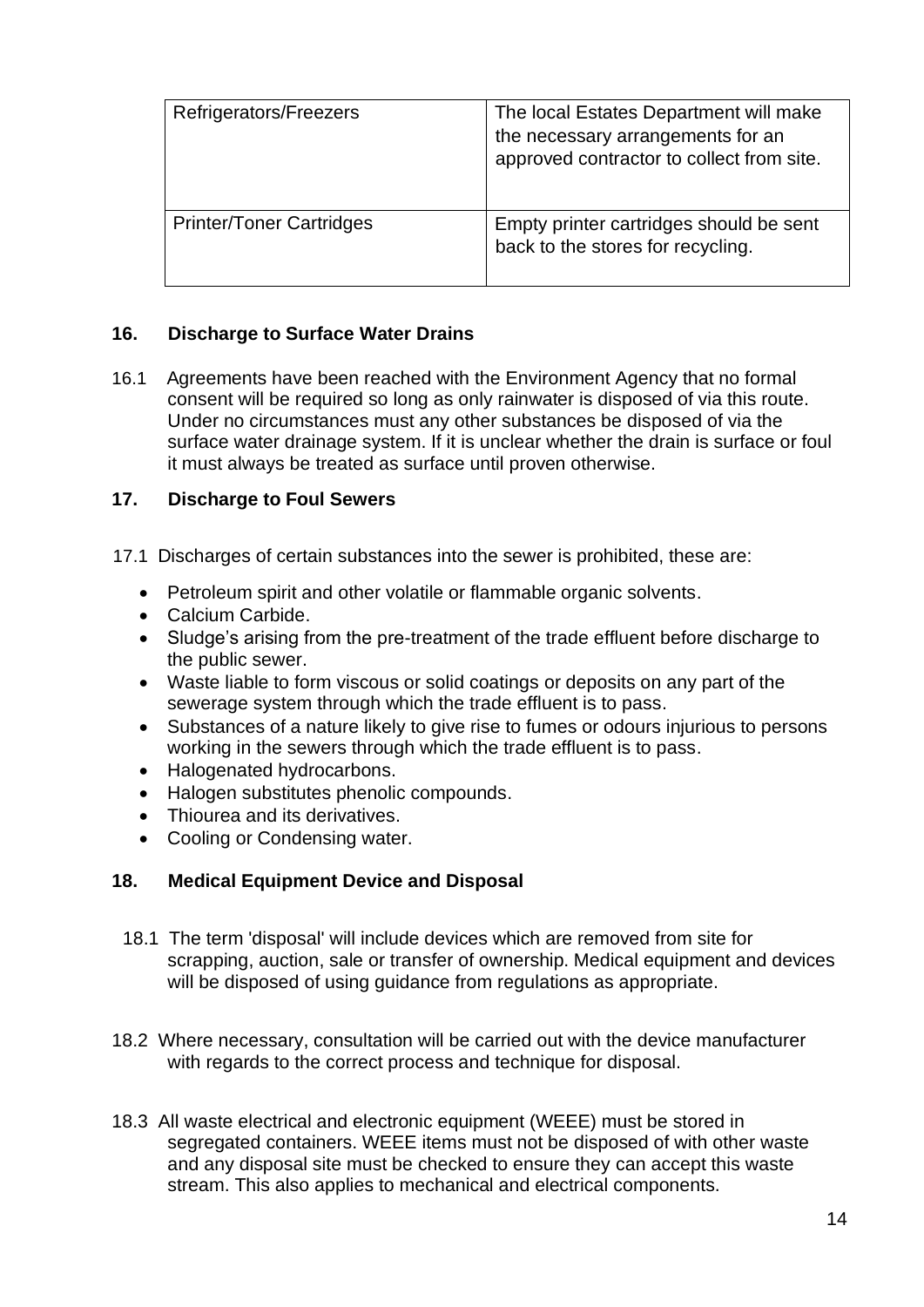18.4 Fluorescent tubes must be kept in appropriate storage containers (often known as coffins) to prevent damage during storage, preferably separated from other wastes including other WEEE wastes due to their fragility.

#### <span id="page-14-0"></span>**19. Accidental Skin or Eye Contact**

19.1 Any accident or spillage involving skin or eye contact must be followed by immediate washing of the area with copious amounts of water. Wash as per COSHH data sheet, complete the Trust's Accident / Incident Report (IR1) Form and Investigation Form and investigate. Seek advice from Occupational Health or Accident and Emergency.

#### <span id="page-14-1"></span>**20. Training**

.

- 20.1 This policy should form part of the Induction training day for all new staff entering employment with The Trust and all contracted and agency staff. A record of attendance must be kept in each staff member's personal file.
- 20.2 If any staff members have any queries regarding waste disposal or minimisation and segregation of wastes, contact the local Estates Manager.

#### <span id="page-14-2"></span>**21. Monitoring**

21.1 The effectiveness of this policy will be monitored regularly.

#### <span id="page-14-3"></span>**22. Consultation and Review**

22.1 A consultation exercise on the policy has been carried out across SCAS and also with specific stakeholders.

- 22.2 This policy will be reviewed every two years.
- 22.3 The policy will be implemented and communicated to managers and staff within The Trust via the weekly newsletter, "Staff Matters".
- 22.4 All handling, movement and disposal of waste undertaken at or on behalf of The Trust will only be undertaken in accordance with all appropriate DH/NHS documents and UK/EC legislation (and any act instrument or statutory requirement amending or replacing the same).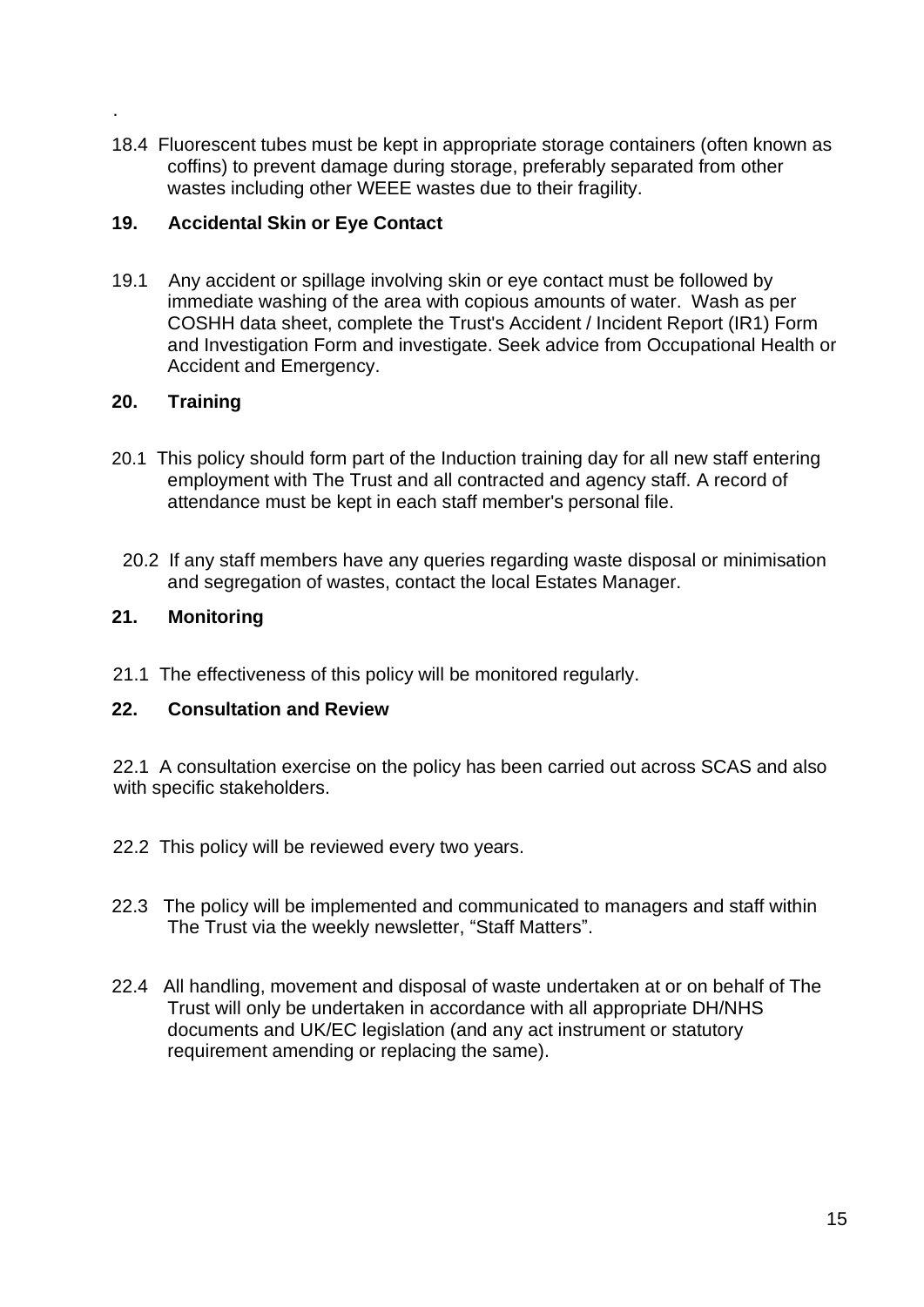#### <span id="page-15-0"></span>**23. References**

- Healthcare Technical Memorandum HTM 07-01: Safe Management of Healthcare Waste.
- Waste Management Licensing Regulations 1994 as amended 1995, 1996, 1997 and 1998, 2002, 2003 and 2005.
- The Waste Management (Miscellaneous Provisions) Regulations 1997
- Environmental Protection Act 1990.
- Environmental Protection (Duty of Care) Regulations 1991.
- Environmental Protection (Prescribed Processes and Substances) Regulations 1991.
- Hazardous Waste Regulations 2005
- Statutory Nuisance (Appeals) Regulations 1995.
- Environmental Act 1995**.**
- Producer Responsibility Obligations (Packaging Waste) Regulations 1997 as amended 2007.
- Packaging (Essential Requirements) Regulations 1998 as amended 2015
- Control of Pollution (Amendment) Act 1989.
- Controlled Waste (Registration of carriers and seizure of vehicles) Regulations 1991 as amended 1998.
- Waste Minimisation Act 1998.
- H.S.A.C "Purple Book" (2006).
- Health and Safety at Work Act 1974.
- The Carriage of Dangerous Goods and Use of Transportable Pressure Equipment Regulations 2009.
- Control of Substances Hazardous to Health (COSHH) Regulations 2002 as amended 2004.
- Control of Asbestos Regulations as amended 2012.
- Personal Protective Equipment Regulations 2002.
- Ionising Radiations Regulations 2017.
- Waste Electrical and Electronic (WEEE) Directive.
- Controlled Waste Regulations 1992 as amended 1993.

#### <span id="page-15-1"></span>**24. Associated documentation**

#### <span id="page-15-2"></span>**Appendix 1: Review Table**

A full review table has been carried out on this policy and is available on request to the public.

#### <span id="page-15-3"></span>**Appendix 2: Responsibility Matrix – Policies, Procedures and Strategies**

A full responsibilities matrix has been carried out on this policy and is available on request.

#### <span id="page-15-4"></span>**Appendix 3: Equality Impact Assessment Form Section One – Screening**